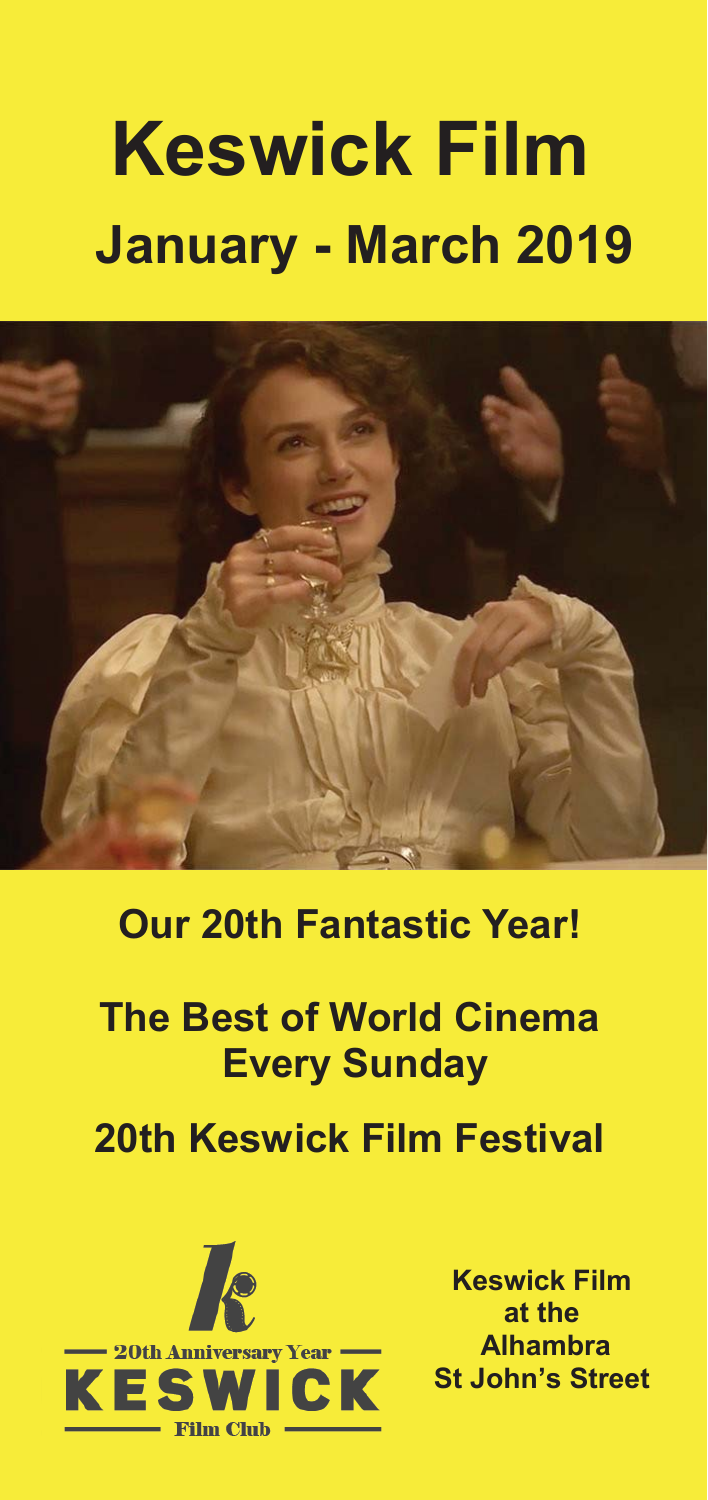



@keswickfilm

## Keswick Film Club's 20th year continues

This season we celebrate our 20th Year with several 'blockbusters', four films voted for by our members AND our TWENTIETH film festival. Nearly all our films this season also have the 'F-rating' - significant female involvement - so, all round, a great time to try us out if you haven't been before; there is no need to join, just come along and see for yourself the club prides itself on being friendly so feel free to say hello to us in the foyer when you arrive! You may not enjoy every film we show, but we are sure you will enjoy a lot of them. Our club began life in 1998 with the simple intention of trying to bring a different range of films to Keswick on Sunday nights; the idea of a film festival started the following year. We quickly expanded our range to chose films from the best of world cinema: *'Whale Rider'* (from New Zealand) brought in an audience of 241 in 2004. The festival, meanwhile, had become an annual event, showing films at both the Alhambra and Theatre by the Lake, where *'March of the Penguins'* (from France) showed to 256 people in 2006.

We have continued showing the best of world cinema to this day, regularly getting well over 100 people to our most popular films (but happy to show more obscure films to small audiences on occasion!) and recently still equalling those early numbers: 241 people crammed themselves into the Alhambra to see *'Edie'* last year and 255 were at the Theatre by the Lake to see *'The Raven on the Jetty'* in 2014.

And it isn't just you that like the Club! Along the way we have won many awards from the British Federation of Film Societies (now 'Cinema for All') including Best Programme four times, Best Website and even **Film Society of the Year.** 



*So I would like to take this opportunity to invite you to come along and try us out: with 20 years behind us we think we must be doing something right!*

> Vaughan Ames Club Chair

### **COMMITTEE 2019**

Chair: Vaughan Ames (017687 80969), info@keswickfilmclub.org<br>Vice Chair: David Miller Secretary: David Andrews Secretary: David Andrews Treasurer: Paul Titley Membership Secretary: Elspeth Payne Committee Members: Ian Payne (Festival Co-ordinator), Ann Martin, Stephen Brown (Webmaster), Angela Jackson, Alan Naylor, Stephen Pye, Tom Rennie, Mike Newns, Roger Gook

*Keswick Film Club is a voluntarily-run, not-for-profit organisation Registered Charity No. 1083395*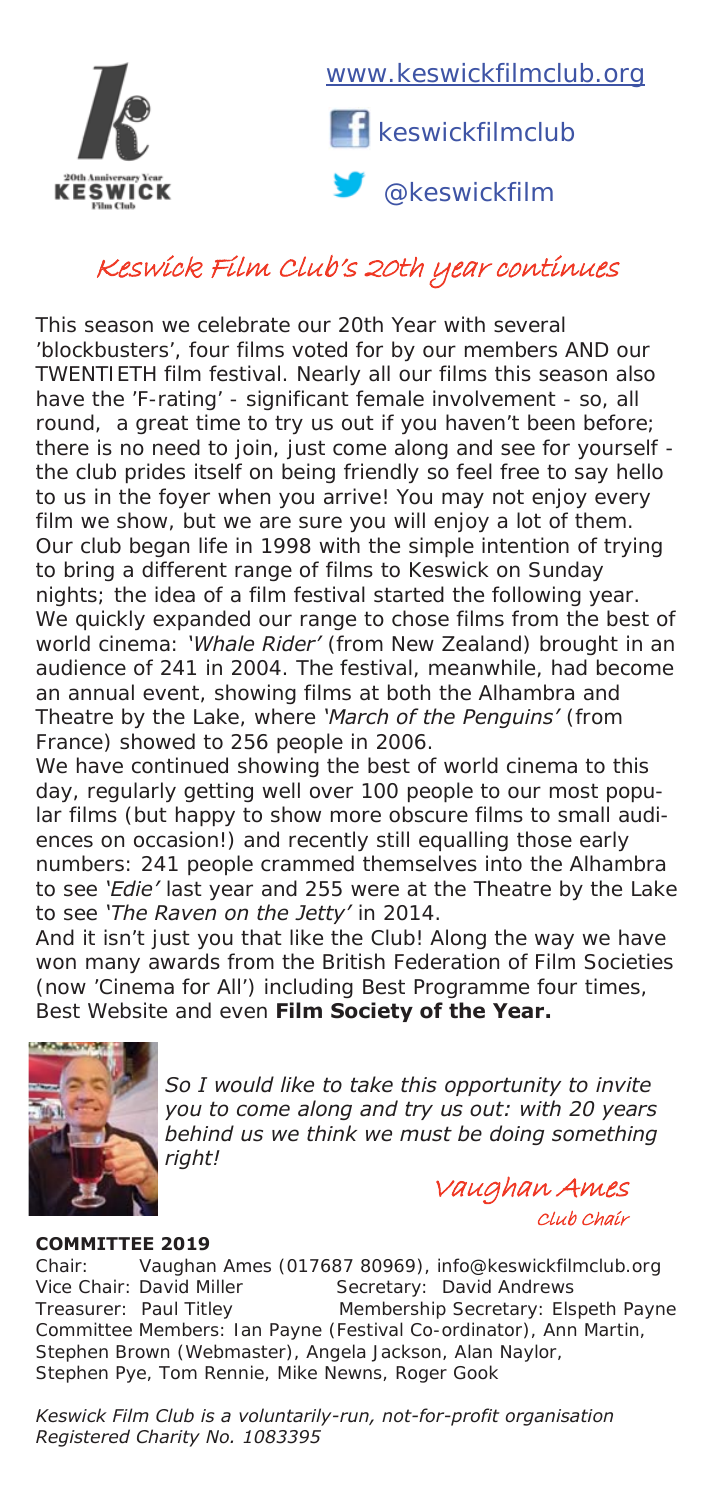## Where are these films shown?

We are very lucky to be able to show the Club and the Festival films in The Alhambra Cinema. Walk from the Market Square at the south end (by The Royal Oak) and keep going up St. John's Street for 200 metres until you see the Alhambra on your right. Now over a century old, the Alhambra is a 'must-see' in its own right! Other Festival films can be found at the Theatre by The Lake, which is ...by the Lake!

## When are these films shown?

Most Club films are screened on Sundays at 5pm, but check in this brochure - longer films may start earlier. There are two Club 'seasons', each with its own brochure, available in and around Keswick (e.g. Library & Booths).

### The **20th Keswick Film Festival** is from **28 February 2019 to 3 March 2019.**

For more information **Email** us - info@keswickfilmclub.org,

- 
- 
- see our award-winning **website**  www.keswickfilmclub.org.
- You can follow us on **Facebook** keswickfilmclub
	- or **Twitter**  @keswickfilm.
- We even have a weekly email see our website to sign up.
	-

## How much will it cost?

Not only do we bring you these great films from around the world, but they won't cost you the earth either! Even if you do not want to join, it will only cost you £6.50 to see a film - or only £3.00 for students, under 16s and benefit claimants.

# ...and what if I join the Film Club?

Then the real savings start! For £10 per year, you get:-

- A reduction of £1.50 on all Club screenings (to £5.00),
- **•** E1 off Film Festival screenings and
- **E2.50 off Alhambra's own 'Friends' scheme.**
- The option to buy Season passes: the spring pass this year will get you in to all 12 club films for £40. (It does not include the festival I'm afraid!).
- To attend Caldbeck Area Film Society and Brampton Film Club at members' rates and vice versa.
- A copy of this brochure posted to you each season.
- x A copy of 'Talking Pictures', our members' newsletter.

**Join** at The Alhambra Cinema or the Chair's flat - Top Flat, 36 Station Street, Keswick - or at any club screening or via the membership form available on our website or at the cinema.

## Can I help run the Film Club?

We are always looking for extra help, both for the club and the festival. Just see us after a film, or email us and we'll get back to you. Thank you in advance!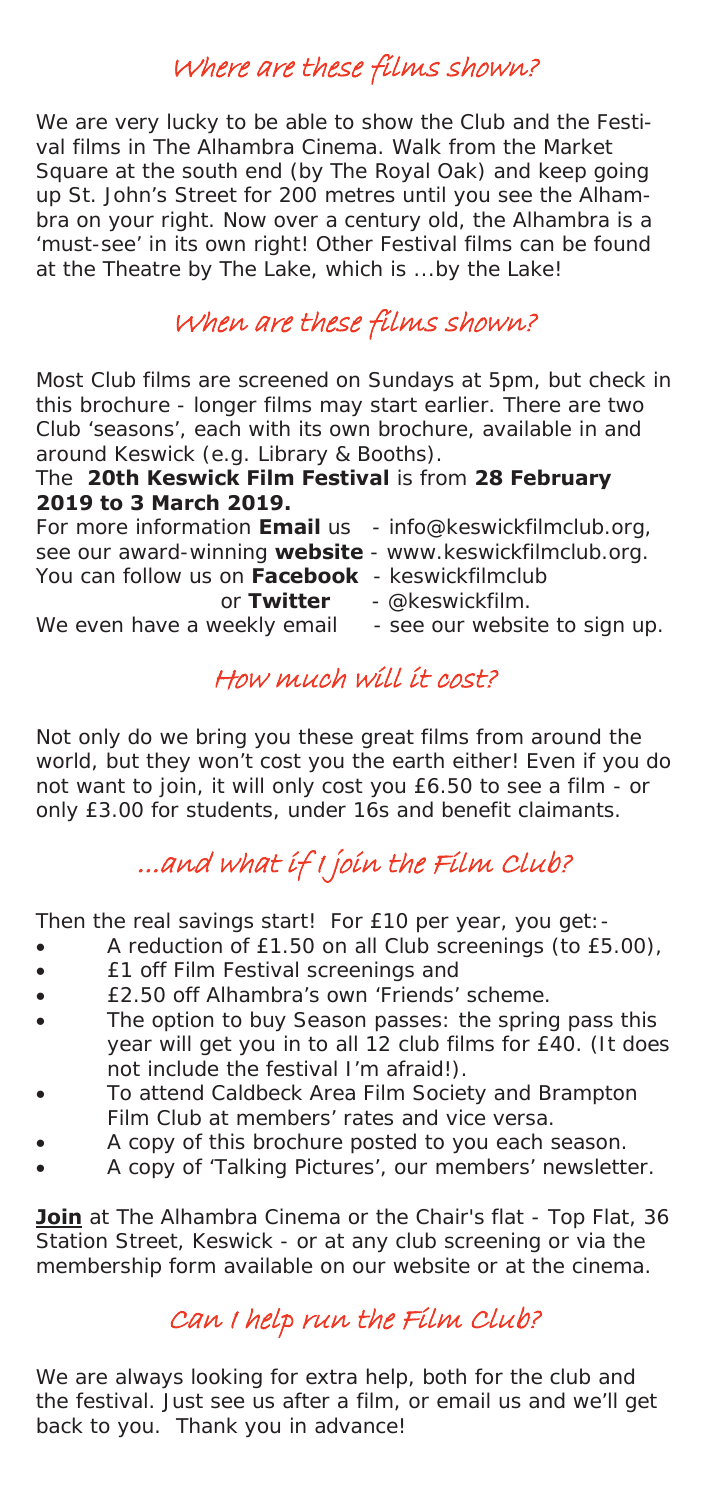### *Sunday 6th January at 5pm*  **THE GUARDIANS (Les gardiennes)**

*Director:* Xavier Beauvois. *France 2017 (15, F) 2hr 18min. In French with English subtitles.*



We start the season with a French film, but this time with one chosen by our members in our 20th Year vote. Directed by Xavier Beauvois, who brought us the magnificent *'Of Gods and Men'* in 2010, *'The Guardians'* tells the story of the women left to run a farm in France when the men have been taken to fight in 1915. Hortense, finding there is too much work for her and her daughter Solange to cope with, takes on local girl Francine to help. '*Beauvois... evinces the same taste for quiet, deliberate storytelling, panning his camera over the faces of Hortense, Solange, Francine and their female neighbours, or lingering on the figure of a soldier disappearing slowly into a morning mist. Seen through Beauvois's painterly eye, the farm and its environs take on a rough-hewed beauty. A scene in which the women scythe their way through a hayfield possesses the lyricism and sensitivity of a chapter from Tolstoy'* - Ann Hornaday, Washington Post.

The story shows how the women don't just cope but improve

the farm, with Francine becoming the central character as she impresses and fascinates all around her. Iris Bry (Francine), Nathalie Baye and Laura Smet (Hortense and Solange) - real life mother and daughter - all get great reviews: '*The performances are extraordinary, with Baye a study in quiet suffering and Bry wonderfully enigmatic - seemingly simple, but hinting at a soul capable of expansion and adaptation'* - Mick La-Salle, San Francisco Chronicle.

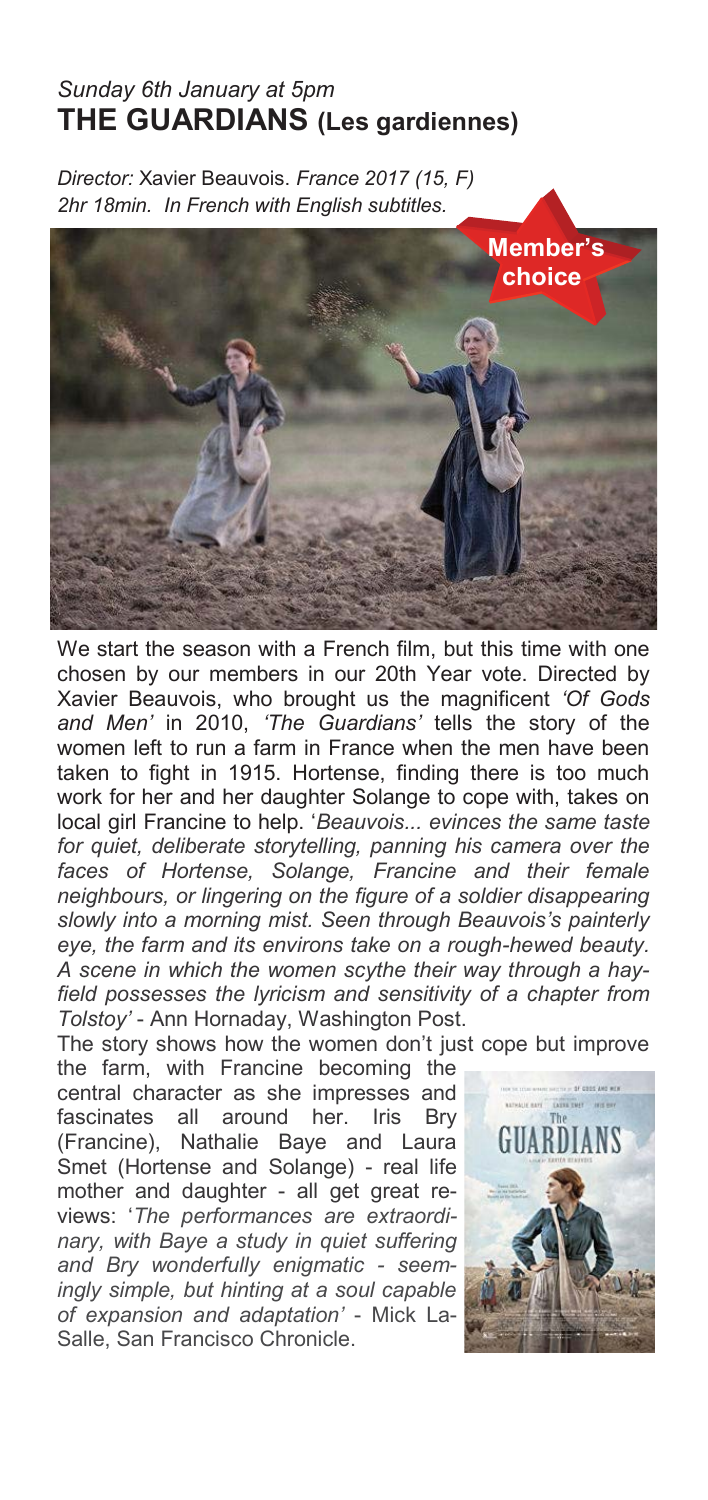### *Sunday 13th January at 4.30pm*  **THE WILD PEAR TREE (Ahlat Agaci)**

*Director: Nuri Bilge Ceylan. Turkey 2018 (15, F) 3hr 8min. In Turkish with English subtitles.* 



We have another classic Nuri Bilge Ceylan film for you this week. It will be no surprise to his fans to know it is as long as usual, nor that it is as beautiful as ever. If there is a surprise it is that the usual thought-provoking dialogue contains much humour this time around: '*I never thought I'd laugh this much during a Nuri Bilge Ceylan film...Ceylan delivers what might be his funniest, most politically poignant work yet. It also happens to be achingly personal'* - Bilge Ebiri, Village Voice.

The story follows a young, would-be writer, Sinan, as he moves back and forth between the big city and his father's small village, always arguing and probing for answers in *'a series of extended, tense, and often hilarious conversations about literature, popularity, love, modernity - issues central to the role of an artist today, especially in a place like Turkey'* - Ebiri again. He blames his failure to achieve success as a writer on his father, but gradually begins to realise he has more in common with him than he thought.

All this is done with Ceylan's incredible attention to detail, alongside Gökhan Tiryaki, his regular cinematographer, whose flair for beauty stands out: ''The Wild Pear Tree' *maintains a visual sophistication unparalleled in international cinema. Ceylan intersperses talky exposition with poetic imagery that deepens the story's thematic concerns, from a majestic swing of the* 

*camera that goes up and into a tree - the better to watch the leaves blowing in the breeze - to the slow tracking shot toward the edge of a well at the movie's taut and remarkable climax. In each case, the images reflect a broader quest for answers in a world that only reveals itself in piecemeal'* - Eric Kohn, IndieWire. I hope all you other Ceylan fans are looking forward to this as much as I am...

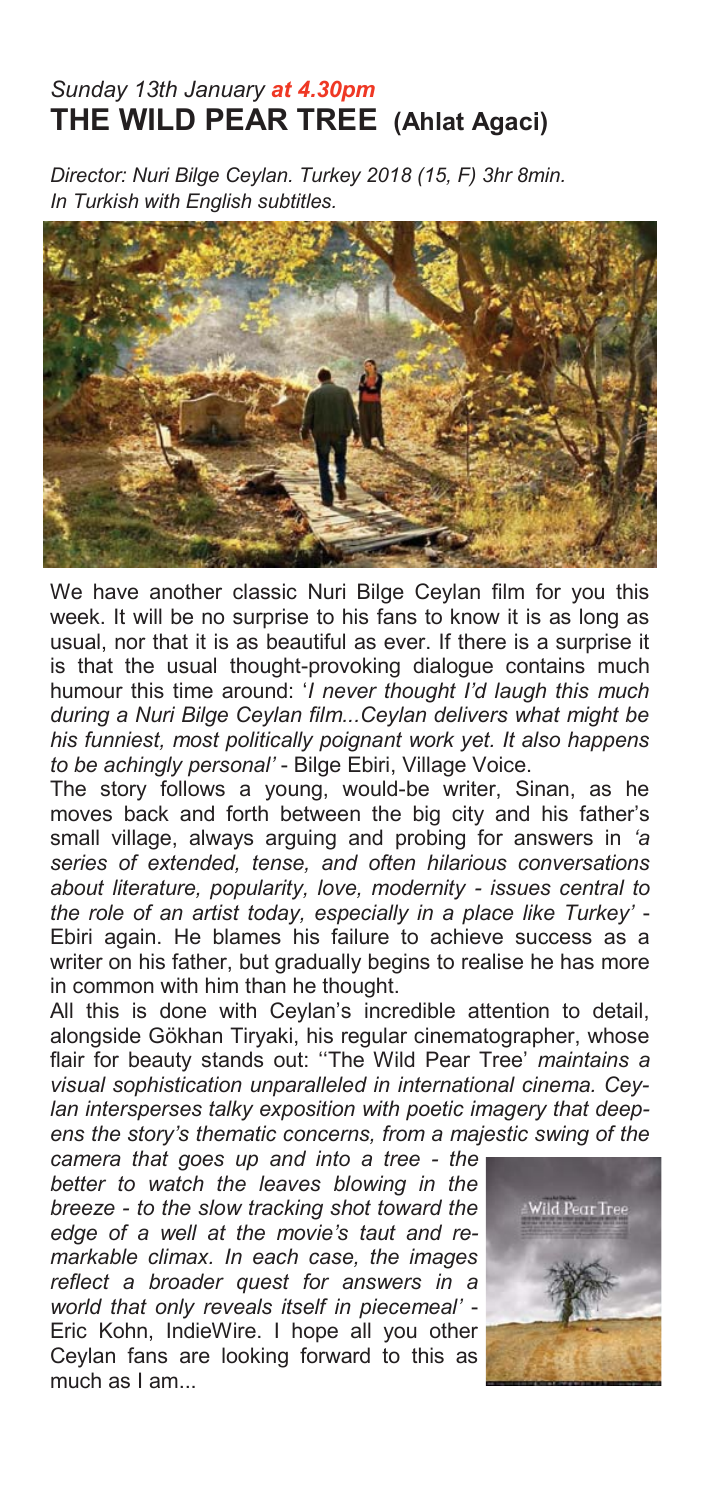### *Sunday 20th January at 5pm*  **COLUMBUS**



*Director: Kogonada. USA 2017 (12, F) 1hr 44min. In English.* 



John Cho plays Jin, in Columbus against his will as his father has been taken ill. Haley Lu Richardson is Casey, who has been unable to leave town as she feels she has to look after her mother, a recovering addict. These problems, and their differing reactions to them, bring them together as they wander around town discussing life...and…architecture! *'Architecture has* 

*never been more romantic than in '*Columbus'*, single-name director Kogonada's stunningly beautiful film' -* 

Bill Goodykoontz, Arizona Republic. Casey - a would be architect - keeps trying to show Jin the beauty of the buildings; Jin is hard to impress. Kogonada, influenced by Japanese director Ozu Yasujiro, has previously worked on 'video essays' of other directors, and he uses all the knowledge he has built up to make this beautiful film, where the buildings become the third star.

### *Sunday 27th January at 5pm*  **ANCHOR AND HOPE**

*Director:* Carlos Marques-Marcet*. Spain 2017 (15, F) 1hr 53min. In English.* 





Two women, Eva and Kat, are living an idyllic bohemian life on a canal boat in London. What happens when Eva decides she wants a baby and Kat disagrees? Maybe nothing, but when Kat's best friend Roger turns up and agrees to be the father, and then moves in too, it is fair to expect some problems arise! This comedy drama follows the events set in the cramped space of the canal boat where the (now) threesome try to work out what they want while they plan for the fourth to arrive.

Eva is played by Oona Chaplin (daughter of Geraldine Chaplin, who plays her mother here) and Natalie Tena plays Kat; both get good reviews. '*The performances are excellent, the dialogue is witty and the canals of north London are beautifully shot'* - Andy Lea, Daily Express.



**Member's choice**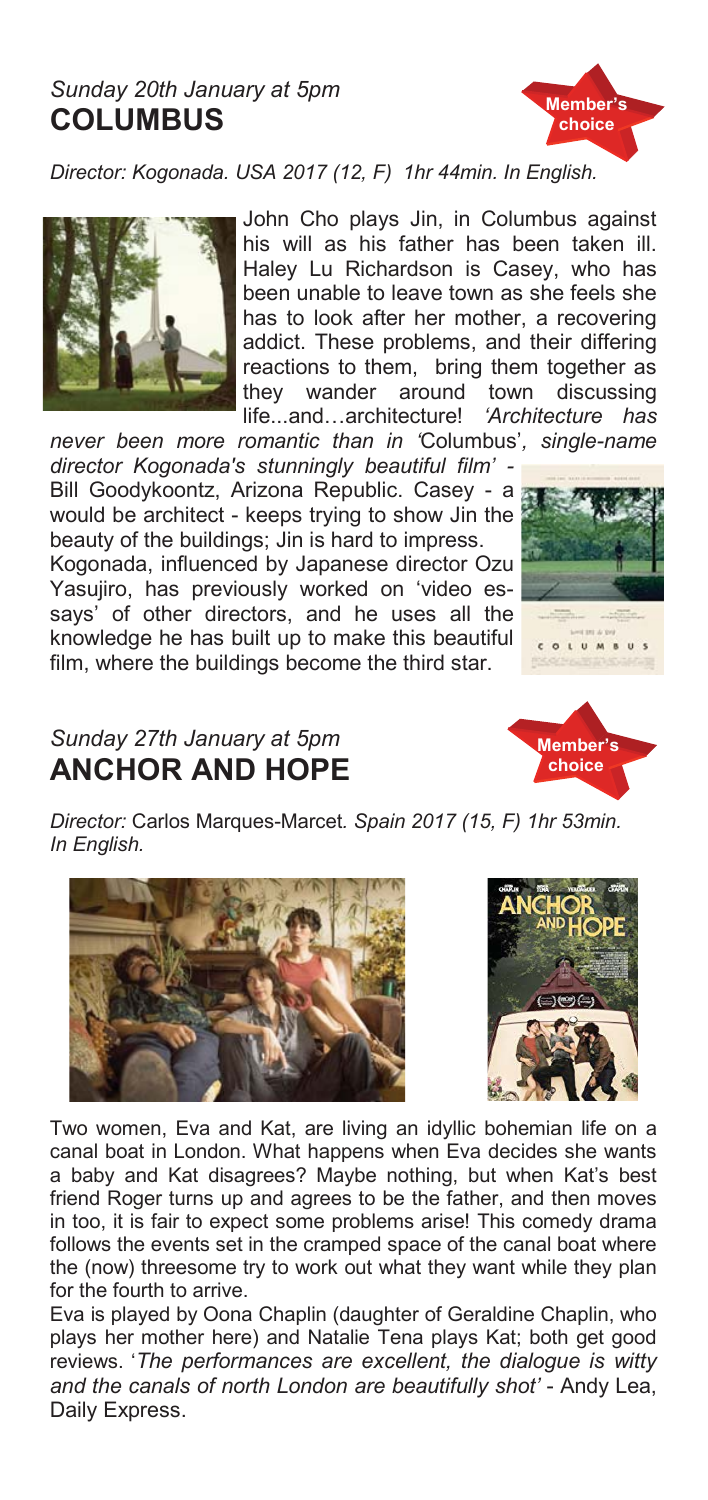### *Sunday 3rd February at 5pm*  **1945**

*Director: Ferenc Török. Hungary 2017 (12A) 1hr 41min. In Hungarian and Russian with English subtitles.* 



A train pulls into town and two men dressed in black get out, with two large crates. In the summer heat, they begin their long, slow walk into town...If there was music in the background by Ennio Morricone, you might think this was a American western, but instead the music is by Tibor Szemzö and we are in Hungary in August 1945.

The two men are Orthodox Jews: Where are they heading? Have they come to exact their revenge on the town for its betrayal of Jewish residents during the Nazi occupation? Many in the town soon think so ("The Jews have arrived" one onlooker says). It is little more than a year since they allowed the Nazis to take them away. Those who remained have made good by confiscating Jewish property, none more so than the town clerk, Istvan, who is now a rich and powerful man; do the two men want it back?

To emphasise the change in mood and the growth of paranoia, Director Ferenc Török has chosen to make this the day of Istvan's son's wedding. When the train arrives, all the town are celebrating at Istvan's expense...

*'The filmmakers appear to be aiming for something mythic or tragic as the Jewish men walk toward their mystery destination and as their presence results in dramatic events...the stellar* 

*movie succeeds as a portrait of cowardice and collective complicity in vile times'* - Anita Katz, San Francisco Examiner. '*The camera creeps from room to room, around corners and through doors and windows, furtively glimpsing the quiet dread. The score relies on sparse bass and strings, occasionally blended with the persistent clopping of horse hoofs. '*1945' *is a confident, finely paced piece of visual storytelling'* - Chris Vognar, Dallas Morning News.

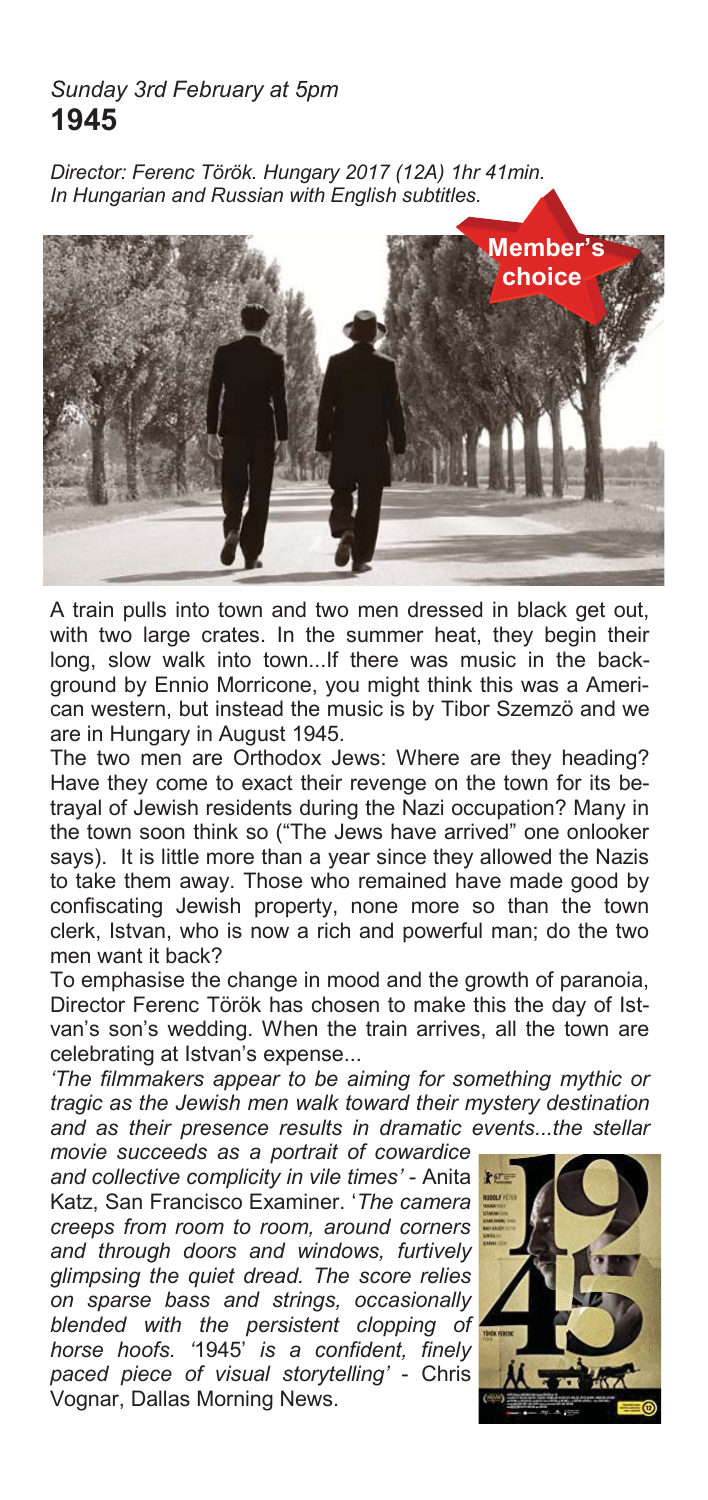### *Sunday 10th February at 5pm*  **WARU**

*Directors: Chelsea Cohen, Ainsley Gardiner, Casey Kaa, Renae Maihi, Awanui Simich-Pene, Briar Grace Smith, Paula Whetu Jones, Katie Wolfe.* 

*New Zealand 2017 (15, F) 1hr 26min. In English and Maori.* 



An eight year old boy - Waru - has been killed by the person supposedly caring for him. The local Maori community is devastated by the loss.

The producers of *'Waru'*, Kerry Warkia and Kiel McNaughton charged eight female directors with the remit to produce a ten minute vignette each, to be shot in real time in no more than one day; put together, each vignette is a chapter in the community's reaction. The sum of the result is '*a fascinating glimpse into New Zealand's contemporary Maori community, Waru brings a sense of dramatic, urgent realism to a story that plays out like a suspenseful mystery'* - Deborah Young, Hollywood Reporter.

We start with Charm, who is preparing the food for the mourners. '*Her stormy confrontation with Waru's sobbing young mother is truly anguishing, as the girl begs her to use supernatural powers to "bring my baby back"' -* Deborah Young again. This is followed by Anahera, trying to deal with the loss at his school.

The central chapter is the Tangi (funeral), which concentrates on the ancestral traditions, with his two grandmothers, from different tribes, contending for his body. You will have to come along to see what the rest is about; '*Joined together, the shorts are a powerful chorus of female Maori voices united in finding a way to protect all that is vulnerable'* - Gayle MacDonald, Globe and Mail.

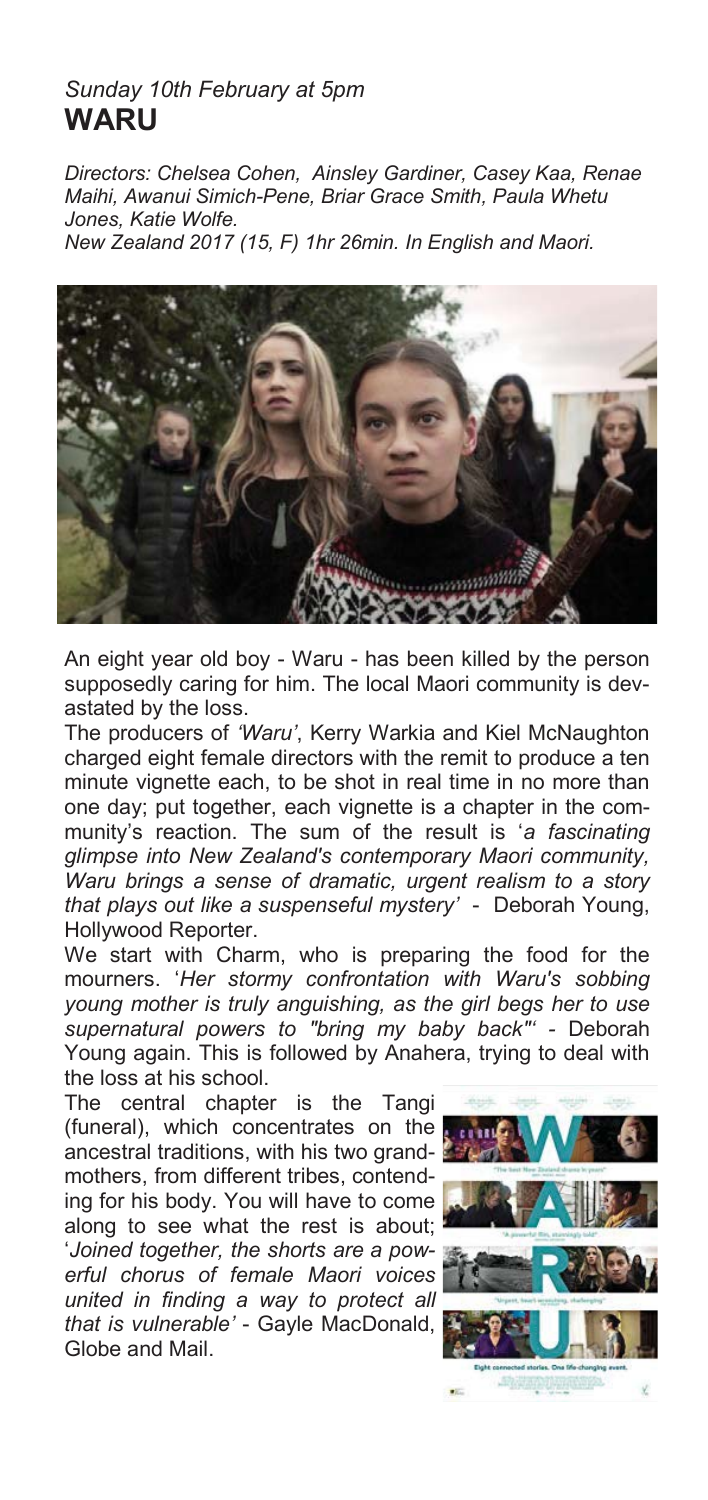### *Sunday 17th February at 5pm*  **WIDOWS**

*Director: Steve McQueen. UK (USA) 2018 (15, F) 2hr 9min. In English.* 



Directed by the great Steve McQueen and featuring many big stars, what's not to like? After *'12 Years a Slave'*, a feminist heist movie comes as a big surprise to the world, but '*McQueen largely succeeds at something few directors even try: to set a* 

*satisfyingly twisty crime plot in the broader social context of political corruption and systemic racial and gender bias'* - Dana Stevens, Slate.

*'Playing like a badass big sister to the dizzy '*Ocean's 8', *this riveting thriller...fashions a female-driven heist from a heady intersection of violence, intimacy, political hypocrisy, patriarchy and power' -* Sarah Stewart, New York Post.

Adapted from the Lynda La Plante TV series, I can't wait to see what it looks like with McQueen's magic touch.



### *Sunday 24th February at 5pm*  **COLETTE**

*Director: Wash Westmoreland. UK 2018 (15, F) 1hr 51min. In English.* 



*'Some nibble on life's bounty; the French writer Colette gorged'* - Manohla Dargis, New York Times. Our film is Wash Westmoreland's take on Colette's early life; she meets Willy, author of many (often-ghost) novels, marries him and be-

comes his most successful ghost-writer, before branching out on her own. Meantime, as Dargis continues, she is '*loosening the bonds of their conjugal life one affair at a time'*...

*'The chemistry is palpable between [Keira] Knightley and [Dominic] West, whether they are in love or estranged, and Knightley gives one of her best performances as a girl with spirit and talent who becomes a woman with ferocity and a voice' – Nell Minow, RogerEbert.com.* 

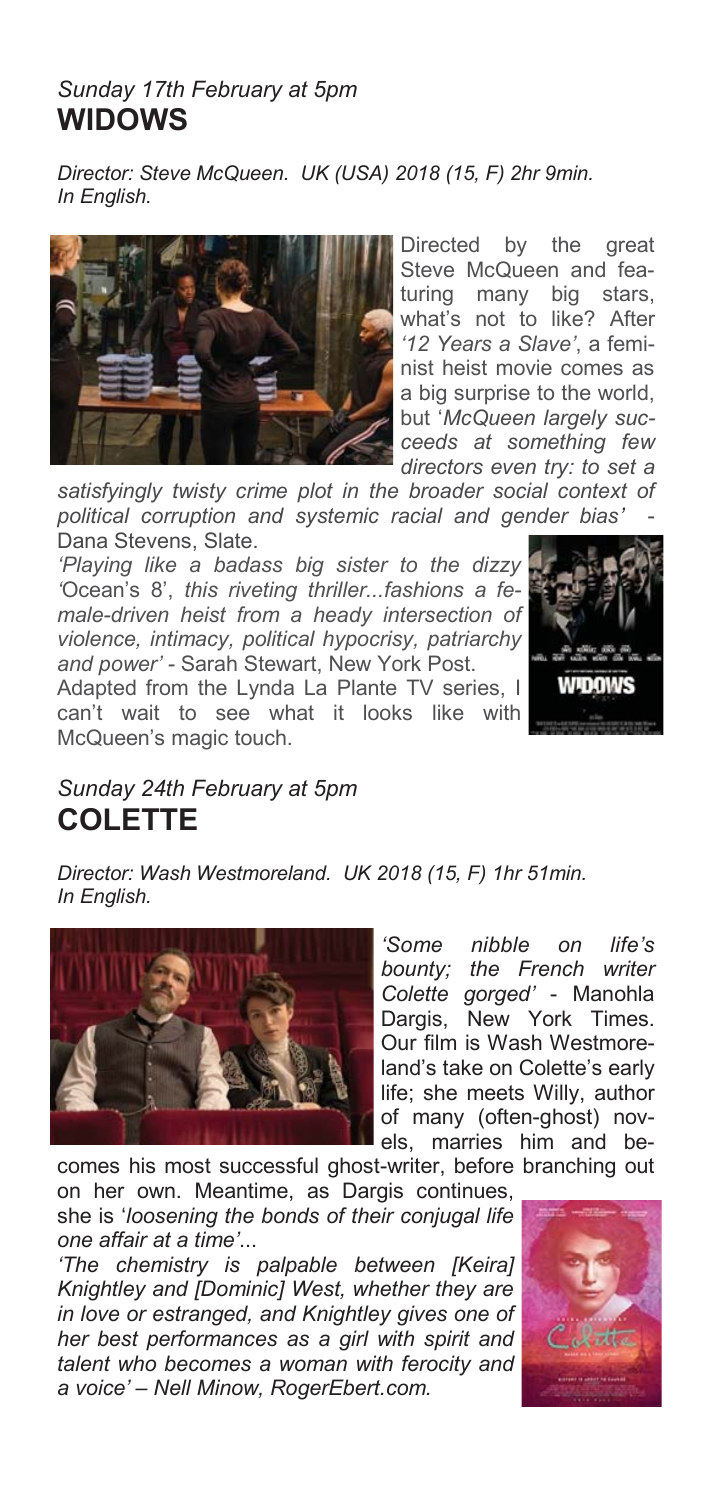# **The 20th Keswick Film Festival**

# **<sup>28</sup>th February - 3rd March 2019**

Come and join us for the 20<sup>th</sup> running of the Keswick Film Festival.

We asked our 2018 audience what they would like to see at this fantastic anniversary and they said 'more of the same please!' So expect a programme of films that will make you laugh, make you cry make you angry and make you wonder.

There will be famous faces and new faces, both on screen and off - all within the magnificent setting of the English Lake District.

Register on our website for regular news from now till February.

## **www.keswickfilmfestival.org**

Or follow us on Facebook or Twitter

**Tickets and passes are available now from** 

## **THEATRE BY THE LAKE Open 9.30am to 8pm daily**

## **017687 74411**

### **or buy online from the Theatre website via**

**www.keswickfilmfestival.org**

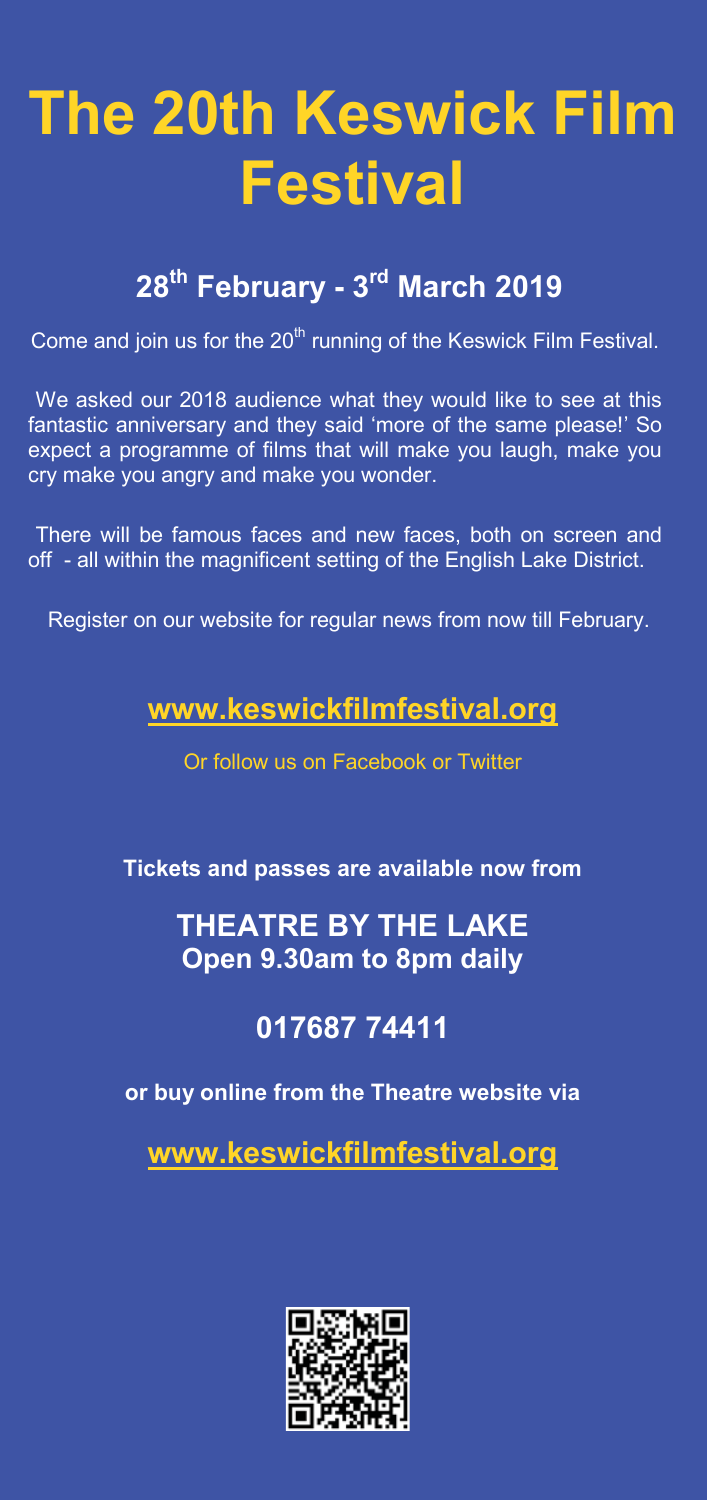# **2019 Keswick Film Festival Just a few of the many films to see!**

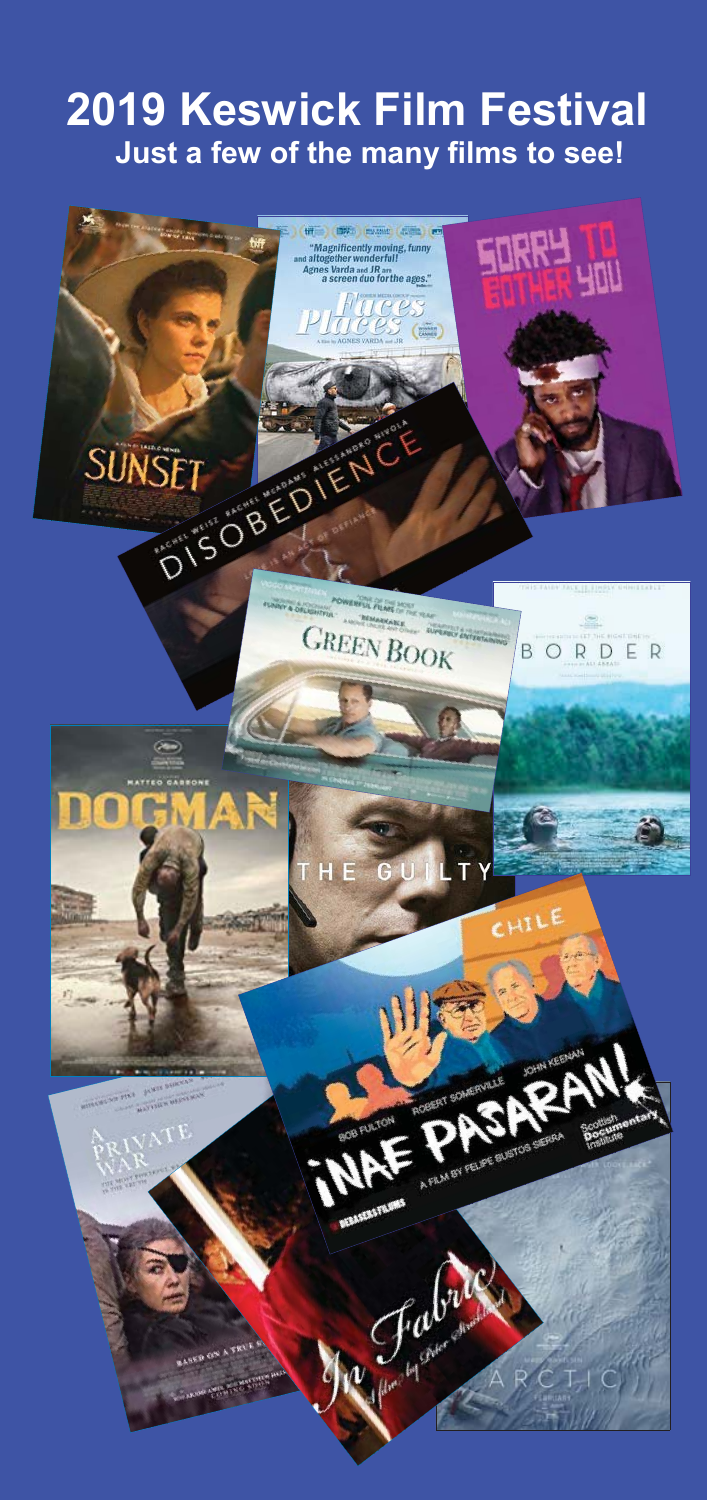## *Sunday 10th March at 5pm*  **THE HATE U GIVE**

*Director: George Tillman, Jr. USA 2018 (12A, F) 2hr 13min. In English.* 



In an America more divided daily by the rhetoric of President Trump, we in Britain may have forgotten the huge discrimination still faced by people of colour there. *'The Hate U Give'*  focuses on one such problem - police shootings.

Starr (brilliantly played by Amandla Stenberg) is relatively lucky, her loving parents paying for her to go to Williamson, a wealthy and predominantly white school. She leads a double life; *'"Williamson Starr doesn't give anyone a reason to call her ghetto," she says. "And I hate myself for doing it." She keeps her white boyfriend Chris and friends at a distance from her home life, which she manages pretty well until the night when she witnesses her childhood best friend, Khalil, get shot by a white police officer at a traffic stop'* - Lindsey Bahr, Associated Press.

Khalil's death becomes a national story and Starr's decision should she speak up? Should she testify? - will define her life and those around her: Kahlil was working for a local drug lord, King, who wants her to keep quiet in case the police take him down too. Her classmates seem disconnected, even her boy-



friend is slow to learn (he is used here to show that this issue affects as all).

The American response is shown by Monica Castillo, RogerEbert.com: *'This is the story of a 16-year-old girl who's learning that the world is even worse than what she knew. In the audience, there will likely be many more girls who will either be hearing a story like Starr's, or recognizing their own experience onscreen, for the first time.'* 

A must-see for us here in the UK.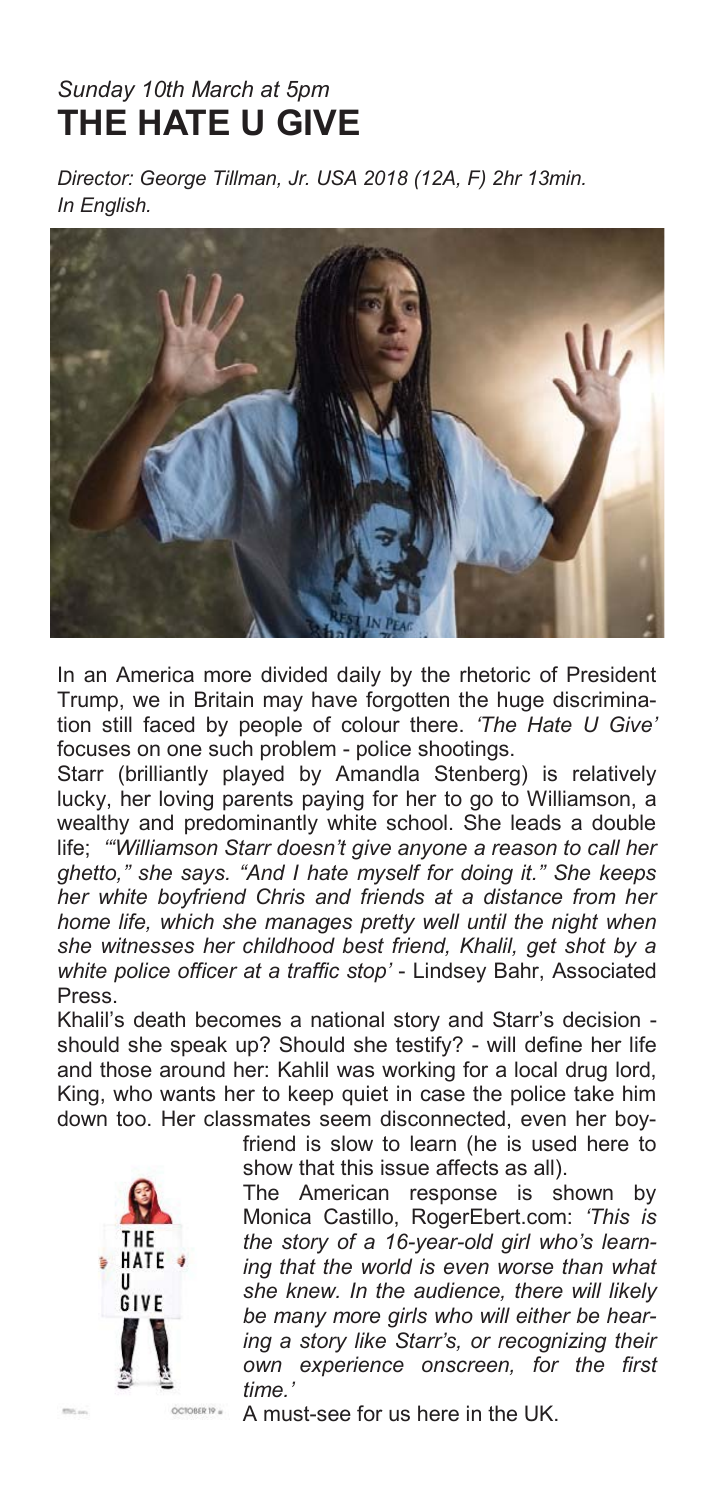### *Sunday 17th March at 5pm*  **BURNING (Beoning)**

*Director: Chang-dong Lee. S Korea 2018 (NA, F) 2hr 28min. In Korean with English subtitles.* 



Boy meet girl, meets boy; nothing new there then. Or is there: what is going on underneath?

The South Korean film industry has become more and more important over the last few years, from the dramatic, almost horrific *'Oldboy'* and *'The Host'* to the beautiful and thoughtprovoking *'The Handmaid's Tale'* and *'Poetry'. 'Burning'* is the latest from the director of *'Poetry',* so we are at the beautiful, thought-provoking end of the spectrum today.

Jongsu yearns to be a writer, but is looking after his father's farm. When he runs into Haemi - an old school friend he has not seen for years - he falls hook, line and sinker for her wistful love of life. He agrees to take her to the airport and look after her cat while she is off adventuring in Africa, but when she returns, she has with her Ben, a rich man who's job is "playing". As the trio spend time together, Jongsu is more and more unsettled by Ben, but are his fears justified or is he just jealous?

At one point *'Haemi takes off her shirt and dances on the patio... Both Jongsu and Ben are frozen in their seats, as they watch her fluid gestures, her primal openness to the beauty of her own experiences... [Jongsu] fell in love with this part of her. Ben yawns again. By the end of the dance, she is in tears. Jongsu now knows that Ben is, apparently, an enthusiastic* 

*amoral arsonist. There's a serious and alarming sense of danger, only you can't really point to its source. The whole of*  'Burning' *feels like this'* - Sheila O'Malley, RogerEbert.com.

'*Lee plays the actors off one another to create a compelling exploration of human nature. South Korea's official Oscar submission,* 'Burning' *culminates in a finale so astonishing that it will sear itself into viewers' memories for years to come'* - Sonia Rao, Washington Post.

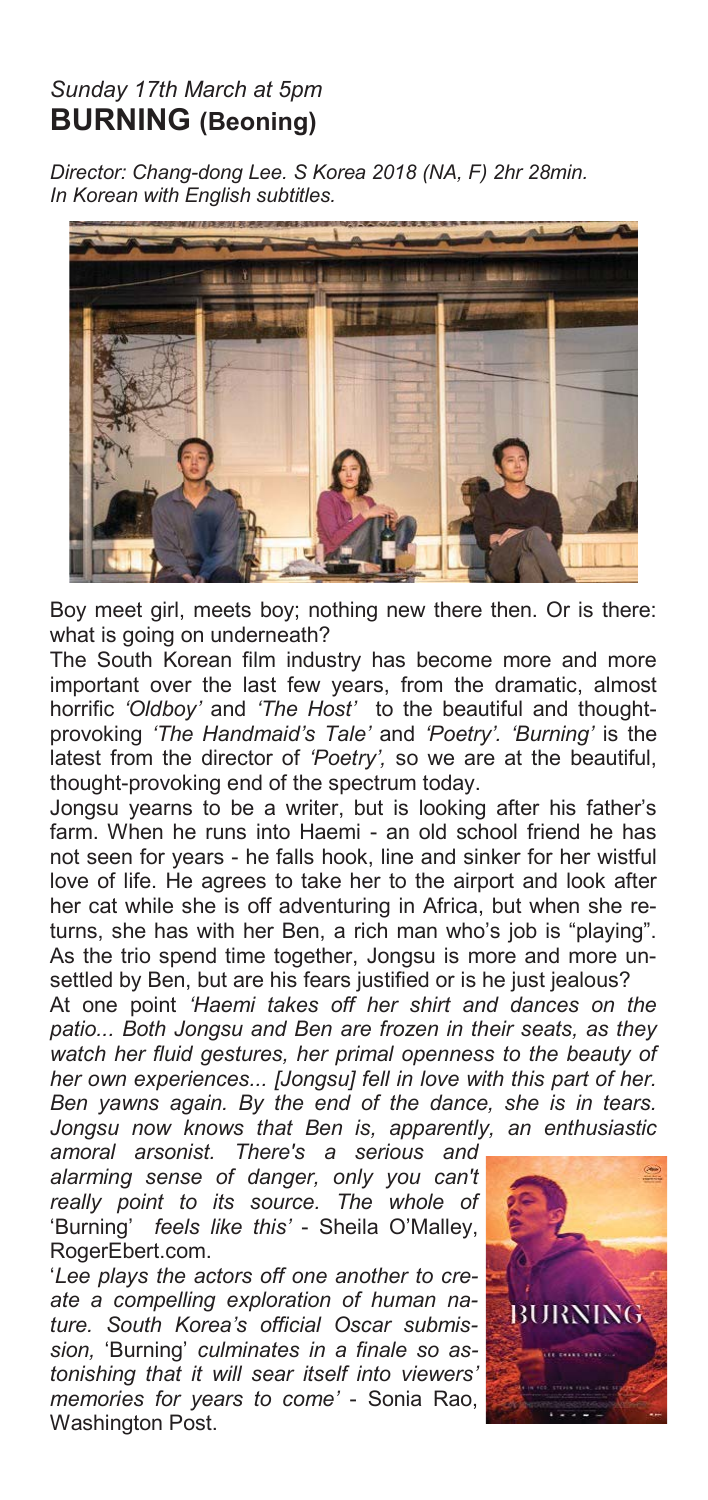### *Sunday 24th March at 5pm*  **RETURN OF THE HERO (**Le retour du héros**)**

*Director: Laurent Tirard. France 2018 (12,F) 1hr 30min. In French with English subtitles.* 



After a few weeks of thought-provoking films we thought it was time for a break with a French comedy!

*'While co-writer/ director Laurent Tirard and screenwriter Grégoire Vigneron have created something wholly original with* 'Return of the Hero'*, their inspiration is clear: What if Howard Hawks adapted Jane Austen's work as a screwball comedy? And they've succeeded.*

*Elisabeth Beauregard has always been a fierce protector of her family, but she's about to meet her greatest challenge yet: Captain Charles-Gregorie Neuville. Soon after he's engaged to her younger, more naive sister Pauline, he's summoned to the frontlines of battle. Pauline writes letter after letter to her fiancé only to get nothing in return. Elisabeth, looking out for her sister who's fallen deathly ill due to the lovelorn stress, decides to start writing to Pauline as the Captain. The war ends, but judgmental Elisabeth fervently believes Neuville will be a no-show. She continues her scheme so Pauline's attentions and heart can be directed elsewhere – to sweet, shy Nicolas. Three years later, the Captain returns and whips Elisabeth, her family and the entire town into a frenzy'* - Courtney Howard, Fresh Fiction.

Jean Dujardin (of *'The Artist'* and *' Wolf of Wall* Street' fame)

plays Captain Neuville as the perfect cad while Mélanie Laurent (*'Inglourious Basterds'*) is Elisabeth, the main character here: '*part of the fun is watching Laurent's barely contained glee as her character's outrageous concocted adventures enrapture audiences gathered in the Beaugrand drawing room'* - Laura Clifford, Reeling Reviews.

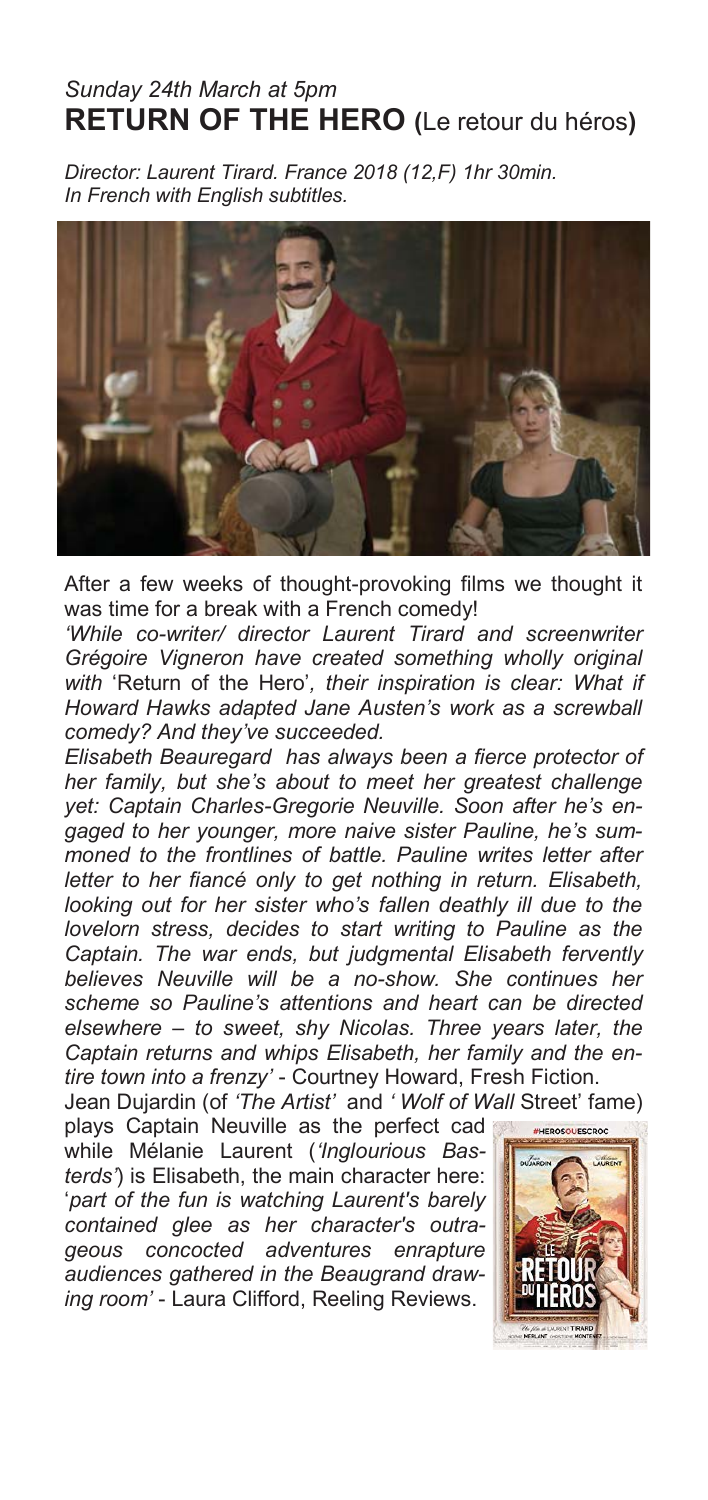### *Sunday 31st March at 5pm*  **IF BEALE STREET COULD TALK**

*Director: Barry Jenkins. USA 2018 (15, F) 1hr 59min. In English.* 



Many of you will have seen Barry Jenkins' magical Oscarwinning *'Moonlight'*, where he followed the life of a young black boy as he grows to be a man and realises he is gay. Here again*, 'Jenkins seems to approach filmmaking with a sort of inspired synesthesia: There's a musicality to Beale that isn't just confined to the soundtrack of jazz and strings and Nina Simone, a rhythm to his camera angles and storytelling and the particular beats each scene hits'* - Leah Greenblatt, **Entertainment** 

The film is taken from James Baldwin's 1974 novel of the same name: *'Fingered by a racist cop, young Fonny is imprisoned for a rape he didn't commit; his pregnant fiancée, Tish, struggles to free him with help from her tight-knit family. Stephan James's battered Fonny effectively signals real love and deep hurt, but it's KiKi Layne who shines in a difficult ingenue role, rendering the shy and deferential Tish – another era's ideal of femininity – delicate yet strong'* - Kate Taylor, Globe and Mail.

So we are in the same world as our earlier film *'The Hate U Give',* where black people suffer from racist police practices, and again we follow the effects on the woman next to the event, not the victim. It will be interesting to compare these films afterwards.

The title comes from Baldwin's book: *'Beale Street, for Bald*win, is a condition of black life in America, and the story it

*would tell "if it could talk" is the one presented here: a girl; a boy; an unjust accusation; and a huge extended family full of wildly disparate men and women scrambling to save the boy from the fate of so many young black American men'* - David Edlestein, Vulture.

Our 20th Year comes to end. We hope you enjoyed many of the films on show and will be back with us for our 21st year in September. Have a great summer!